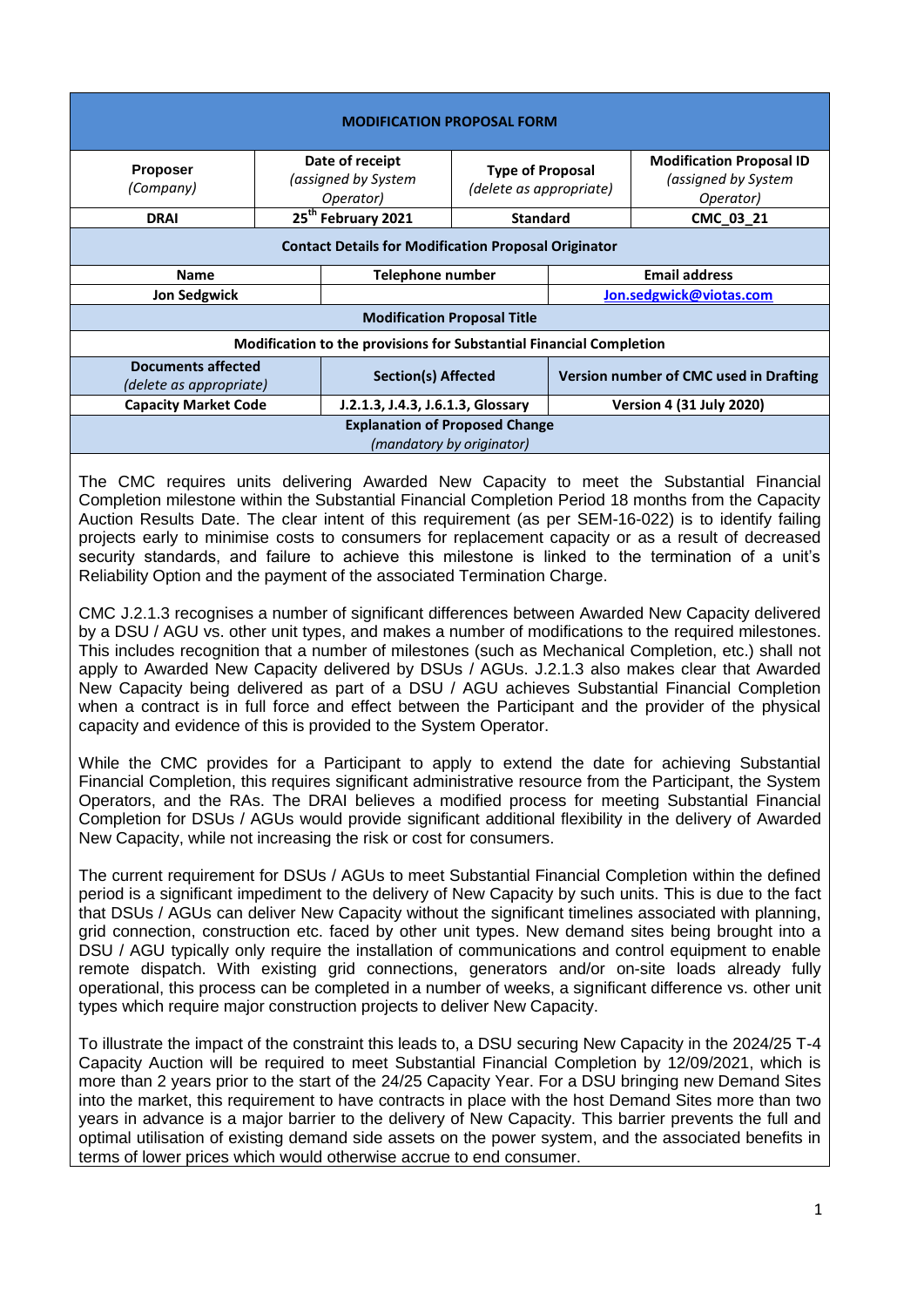## The DRAI proposes the following modification to the CMC to rectify this issue:

## **Alternative route for DSUs/AGUs to achieve Substantial Financial Completion**.

- Amend J.2.1.3, which modifies a number of Implementation Plan milestones for DSUs / AGUs, to provide an alternative route for achieving Substantial Financial Completion by electing to voluntarily increase the Termination Charge payable (and associated Performance Security) based on the next upcoming termination charge rate (€/MW).
- For a typical T-4 auction requiring Substantial Financial Completion within 18 months from the Auction Results, this would require a Participant to voluntarily increase its Termination Charge exposure (and associated Performance Security) to 30,000 €/MW 22-24 months prior to start of the Capacity Year, and approximately 1 year earlier than would otherwise be required.

# **Proof of contracts still required, but closer to the start of the Capacity Year.**

- Insert an additional milestone, Proof of Contract, within J.2.1.3, requiring a Participant that has availed of the alternative route to achieving Substantial Financial Completion to provide evidence to the System Operators of contracts in place with the physical capacity provider not less than 4 months prior to the start of the Capacity Year.
- This retains this important milestone, providing the SOs with the same legal proof of contracts, but at a time, closer to the start of the Capacity Year, which is more appropriate for the delivery of new capacity from DSUs which have the inherent ability to deliver capacity with short lead times.

The proposed Modification will ultimately act as a key enabler for as much demand side capacity as possible to participate in the Capacity Market, which the DRAI believes is the most beneficial outcome for both security of supply and end consumer prices by maximising the utilisation of existing assets.

## **Legal Drafting Change**

*(Clearly show proposed code change using tracked changes, if proposer fails to identify changes, please indicate best estimate of potential changes)*

- **J.2.1.3** Where the Awarded New Capacity is an Aggregated Generator Unit or Demand Side Unit, the Major Milestones set out in paragraph J.2.1.1 and the Additional Milestones set out in paragraph J.2.1.2 are modified as follows:
	- (a) the Awarded New Capacity achieves Substantial Financial Completion when either:
		- (i) a contract is in full force and effect between the Participant and the provider of the physical capacity and evidence of this is provided to the System Operators; or

(ii) the Participant has elected to voluntarily both

- (A) increase the Termination Charge payable under section J.7, based on the next upcoming termination charge rate (€/MW) after the end of the Substantial Financial Completion period; and
- (B) increase the Required Level of Performance Security under J.3.2.4(a) based on the Performance Security rate (€/MW) for the next upcoming Performance Security Posting Date / Event after the end of the Substantial Financial Completion Period, and posted Performance Security equal to or in excess of this revised Required Level with the System Operators in accordance with the requirements of J.3;
- (b) the Commencement of Construction Works Milestone shall not apply and there shall be no obligation on the applicable Participant to satisfy or issue reports in respect of this milestone;
- (c) the Substantial Completion Milestone is the same as set out in paragraph  $J.2.1.1(c)$ ;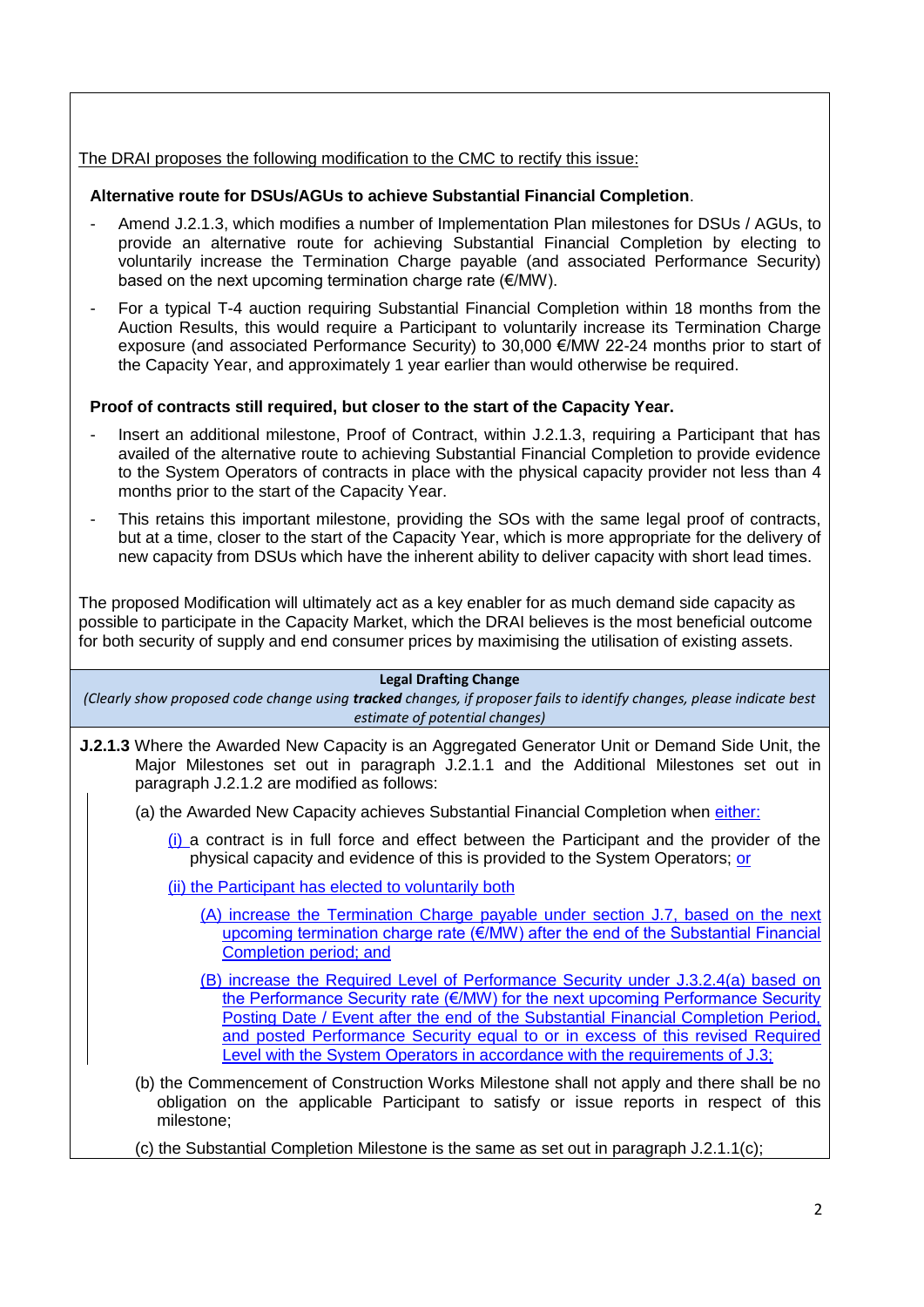- (d) the Mechanical Completion Milestone shall not apply and there shall be no obligation to satisfy or issue reports in respect of this milestone;
- (e) the Awarded New Capacity achieves the Completion of Network Connection Milestone when the physical systems (e.g. SCADA and metering) required for operation as an Aggregated Generator Unit or Demand Side Unit under the applicable Grid Code are in place and may be operated;
- (f) the First Energy to Network Milestone shall not apply and there shall be no obligation to satisfy or issue reports in respect of this milestone;
- (g) the Start of Performance/ Acceptance Testing Milestone shall not apply and there shall be no obligation to satisfy or issue reports in respect of this milestone; and
- (h) the Provisional Acceptance/ Completion of Performance Testing Milestone shall not apply and there shall be no obligation to satisfy or issue reports in respect of this milestone.
- (i) an additional milestone is added: Proof of Contract. This milestone only applies where Awarded New Capacity has achieved Substantial Financial Completion under J.2.1.3.(a)(ii), and is achieved when a contract is in full force and effect between the Participant and the provider of the physical capacity and evidence of this is provided to the System Operators.

# **----------------------- J.4.3 Verification**

J.4.3.1 A Participant shall provide verification in accordance with this section J.4.3 in respect of:

- (a) achieving the Substantial Financial Completion Milestone, any other Major Milestone or Minimum Completion in relation to Awarded New Capacity; and
- (b) the "**T-1 Implementation Progress Report**", being the last Implementation Progress Report scheduled for delivery prior to the date 13 Months prior to the start of the first Capacity Year in which the Awarded New Capacity is scheduled to be provided under the Implementation Plan.
- J.4.3.2 For the purposes of paragraph J.4.3, verification comprises:
	- (a) in respect of the Substantial Financial Completion Milestone, either:
		- (i) where a Participant has elected to increase its Termination Charge payable and the associated Performance Security under section J.2.1.3(a)(ii), notification to the System Operators confirming the Participant has posted Performance Security equal to or in excess of the revised Required Level:

## otherwise:

**-----------------------**

…

- (ii) a certificate addressed to the System Operators and signed on behalf of the Participant by a Participant Director certifying that, having made all due and careful enquiry and to the best of the knowledge, information and belief of the Participant Director, the Substantial Financial Completion Milestone has been achieved, and in particular that each of the statements in paragraphs  $J(2.1.1(a)(i)$  to  $J(2.1.1(a)(v))$  is true and correct in relation to the Milestone; and
- (iii) a copy of the resolution, agreement or approval referred to in paragraph  $J.2.1.1(a)(iv)$ ;
- **J.6.1.3** The System Operators may, subject to paragraph J.6.1.5, terminate all Awarded New Capacity in respect of a new or refurbished Generator Unit or Interconnector if:

 $[(a)...(b)...(c)...(d)...(e)...(f)...(g)...(h)...(i)...(i)...(i)...(k)...(l)...(m)...]$ 

(n) the Proof of Contract milestone, if applicable, has not been achieved by the date that is four months prior to the start of the relevant Capacity Year.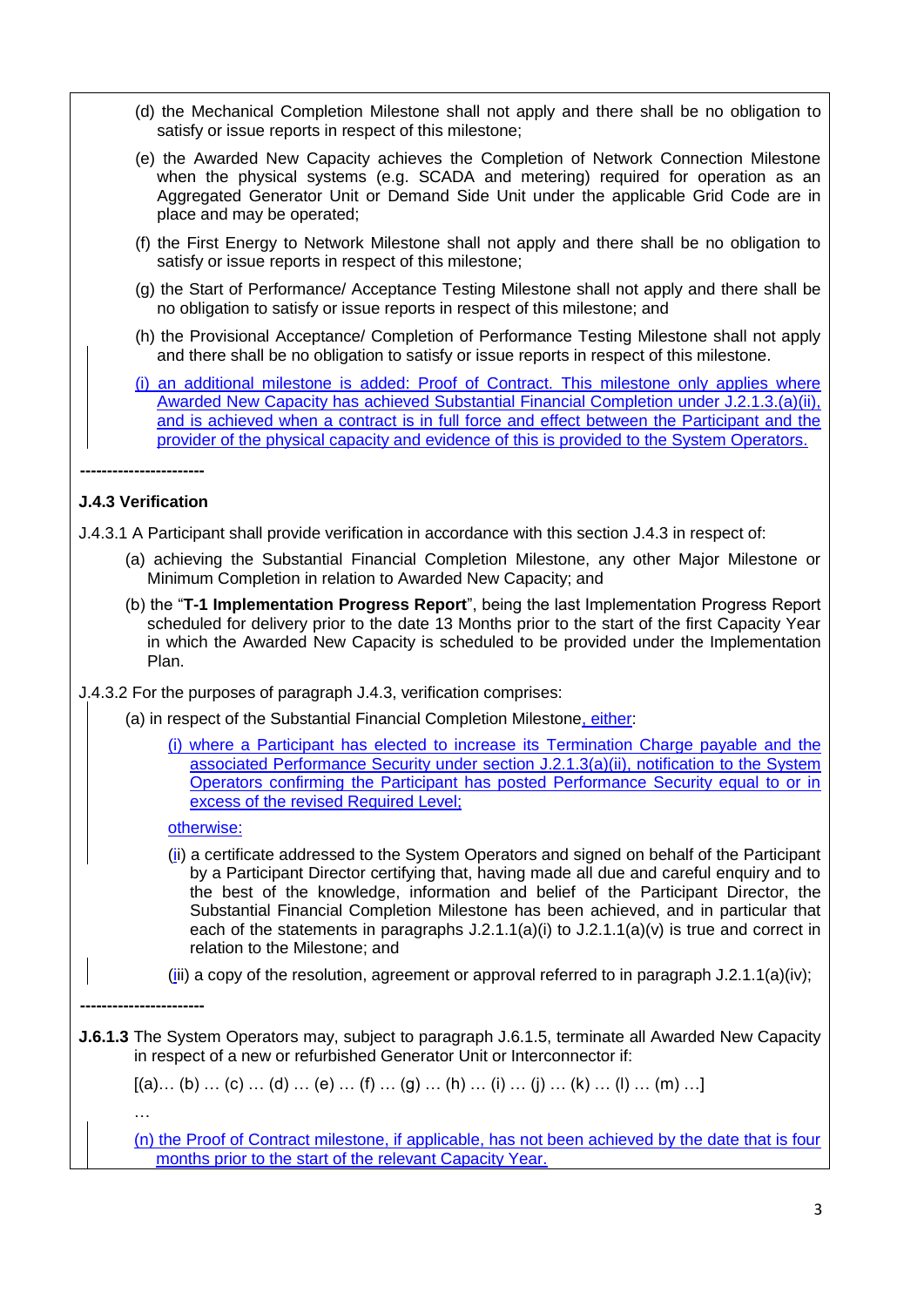**-----------------------**

**GLOSSARY** (insert new definition)

**Proof of Contract** has the meaning given in paragraph J.2.1.3.(i)

### **Modification Proposal Justification** *(Clearly state the reason for the Modification)*

Amendment to the Substantial Financial Completion milestone for New Capacity delivered by a DSU / AGU, to reflect the high flexibility and short timelines within which such unit types are able to deliver New Capacity will remove a significant barrier which currently requires demand side aggregators to have contracts in place with new Demand Sites more than two years prior to them entering the market. Removing this barrier will act as a key enabler for the full and optimal utilisation of existing demand side assets on the power system, with consequent benefits in terms of lower prices for end consumers.

The DRAI believes this modification is well aligned with the existing intent and scope of CMC J.2.1.3 which recognises the inherent delivery characteristics of DSU /AGU capacity and reflects these in modified requirements for a number of Implementation Plan milestones.

The proposed modification enables Participants to effectively voluntarily increase their financial commitment to the delivery of Awarded New Capacity, *in lieu* of the standard Substantial Financial Completion milestone. The requirement to significantly increase the financial commitment will continue to provide a strong financial incentive for participants to either deliver Awarded New Capacity or to terminate this as early as possible if it becomes clear it cannot be delivered. In addition, the proposed modification ensures that a very strong financial commitment to delivery is in place significantly prior to the window for a T-1 auction for any Capacity Year, continuing to ensure the opportunity to procure replacement capacity for any Awarded New Capacity not successful in meeting this milestone.

The proposed Modification retains the requirement for DSUs / AGUs to provide proof of contract with the physical capacity provider (including the right for the System Operators to terminate Awarded New Capacity if this is not achieved), but moves the deadline for this provision significantly closer to the start of the Capacity Year (not less than 4 months prior). This retains this significant milestone, but in a manner which does not unnecessarily limit the period during which aggregators can continue the sales process to recruit and enrol the new customers required to meet their obligations. Given the flexibility of DSUs, this milestone could be met significantly later, however recognising the SOs' requirement for delivery certainty in advance, the DRAI believes 4 months in advance is a fair compromise.

Ultimately, in any market which procures capacity in advance, a critical design element for demand side participation is the milestone which effectively determines the "end of sales"; the date by which aggregators must have enrolled all customers needed to meet their obligations. Reducing the amount of time available for sales and enrolment by setting this deadline multiple years in advance of delivery (as is currently the case with Substantial Financial Completion) will act to limit demand side participation. In other capacity markets internationally the effective "end of sales" deadline for demand side aggregators is significantly closer to delivery (4 months before the start of the capacity year in GB, less than 1 month before in a number of North American markets) without negative consequences.

The DRAI believe the proposed amendments are reasonable and justified, and will provide significant additional flexibility to enable DSUs / AGUs to deliver New Capacity without any detrimental impact on security of supply nor of the value of the CRM hedge to consumers.

When considering the financial commitment to delivering Awarded New Capacity it is also important to highlight that, as the Termination Charge is a fixed amount per MW of Awarded Capacity, a Participant (such as a DSU) delivering New Capacity with a 1 year Maximum Capacity Duration takes on the same financial commitment as another unit type (such as a new-build conventional generator) with a 10 year Maximum Capacity Duration. When evaluating the risk / reward profile based on the expected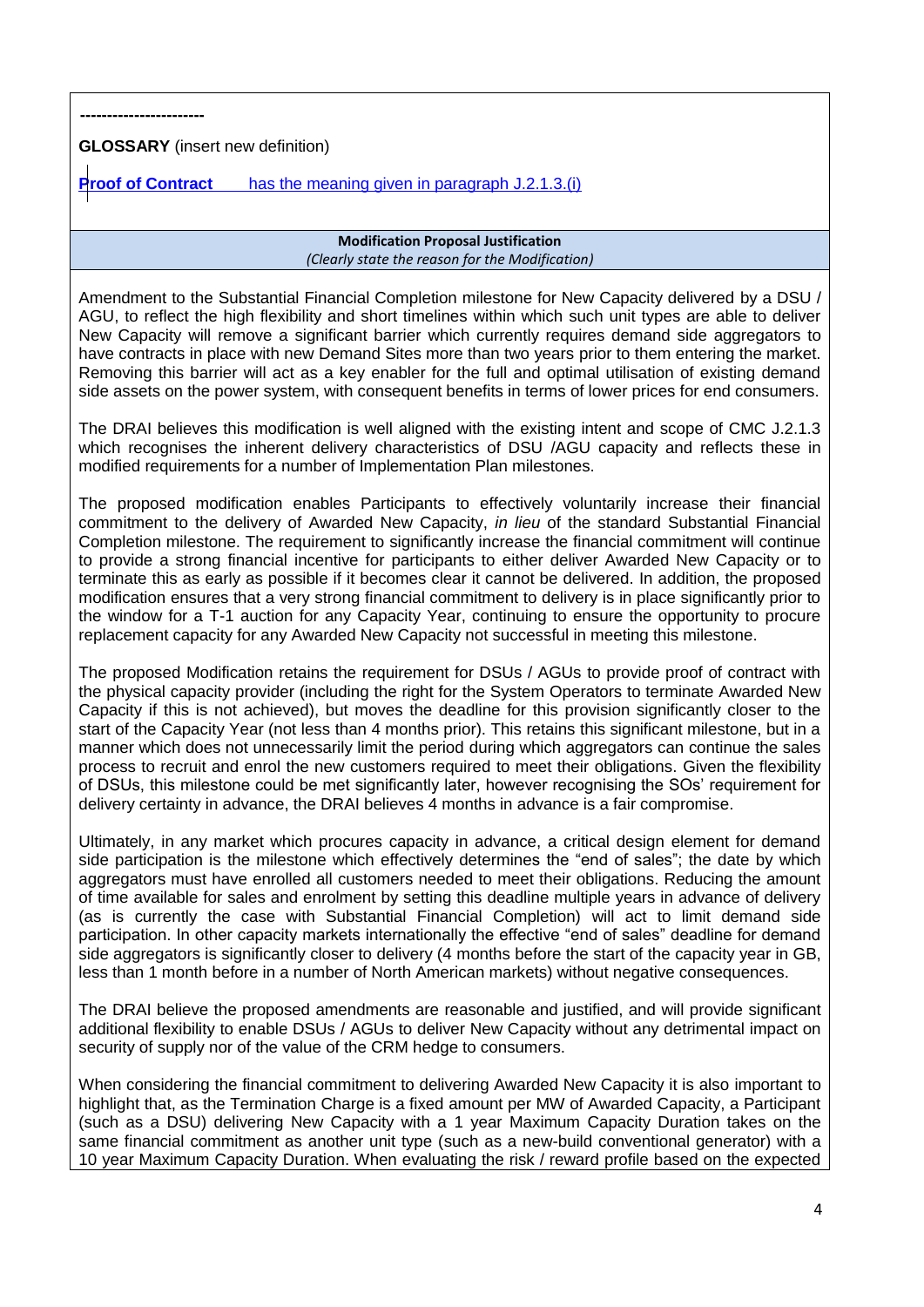Capacity Payments over 1 or 10 years, the same Termination Charge exposure within the existing market design actually already equates to a much more significant financial commitment to the delivery of Awarded Capacity with a 1 year Maximum Capacity Duration.

A critical market design element is maximising the level of certainty for consumers that Awarded Capacity will be delivered, and the Substantial Financial Completion milestone is a clear part of this, and well suited for the delivery of New Capacity which requires a major construction project. This Modification proposal, by significantly increasing the financial commitment to capacity delivery by the same deadline as for Substantial Financial Completion (well ahead of the last opportunity to replace any capacity which fails to deliver) continues to provide very high certainty to end consumers, but in a manner which removes a material barrier to demand side participation, which has significantly different delivery characteristics than major infrastructure construction projects.

Within any pragmatic market design it is never possible to completely guarantee that New Capacity will be delivered for a given Capacity Year. For example, Awarded New Capacity which has secured a 10 year Maximum Capacity Duration could meet Substantial Financial Completion but still ultimately fail to be delivered (e.g. due to an EPC Contractor bankruptcy), or could be significantly delayed up to the Long Stop Date which is 18 months beyond the start of the Capacity Year. Nevertheless it is highly important that the market design provides the highest possible level of delivery certainty to consumers, and the DRAI believes the proposed Modification maintains the same level of delivery certainty as is provided within the current arrangements.

As can be seen within the existing arrangements, it is prudent to apply different requirements and milestones for different unit types, but ultimately to ensure that all Participants provide the same level of commitment and delivery certainty. This is already reflected in both the modified nature of a number of milestones for DSUs / AGUs as well as the extended Long Stop Date periods for New Capacity with a 10 year Max. Capacity Duration, reflecting the risk profile associated with major construction projects. The proposed Modification builds on this principle of differentiated requirements, customised to different unit types, but ultimately requiring the same level of delivery commitment from all providers.

The DRAI believes this Modification proposal strikes an optimal balance between providing demand side aggregators the flexibility to recruit customer sites until closer to the start of the Capacity Year while ensuring they retain a strong financial incentive to deliver as early as possible and maintain the current high levels of delivery commitment and ultimately certainty provision to the end consumer.

The DRAI believes the most beneficial outcome for security of supply and for consumers is to have as much demand side capacity as possible brought forward to participate in the Capacity Market via DSUs and AGUs. This modification will act as a key enabler for this, supporting the optimal participation of demand side unit types within a process (in particular four year ahead capacity auctions) which is inherently optimised to enable the delivery of new-build power generation projects with materially longer and less flexible delivery timelines.

### **Code Objectives Furthered**

*(State the Code Objectives the Proposal furthers, see Sub-Section A.1.2 of the CMC Code Objectives)*

This Modification contributes to the following CMC Objectives (as set out in A.1.2.2):

- **B)** "*to facilitate the efficient, economic and coordinated operation, administration and development of the Capacity Market and the provision of adequate future capacity in a financially secure manner*." The Modification will encourage increased demand side participation in the Capacity Market in an efficient manner.
- **D)** "*to promote competition in the provision of electricity capacity to the SEM.*" By enabling increased / more efficient demand side participation in the Capacity Market, the proposed Modification will increase competition.
- **F)** "*to ensure no undue discrimination between persons who are or may seek to become parties to the Capacity Market Code*." The proposed modification removes a key barrier which effectively discriminates against aggregated demand side units (which are able to deliver New Capacity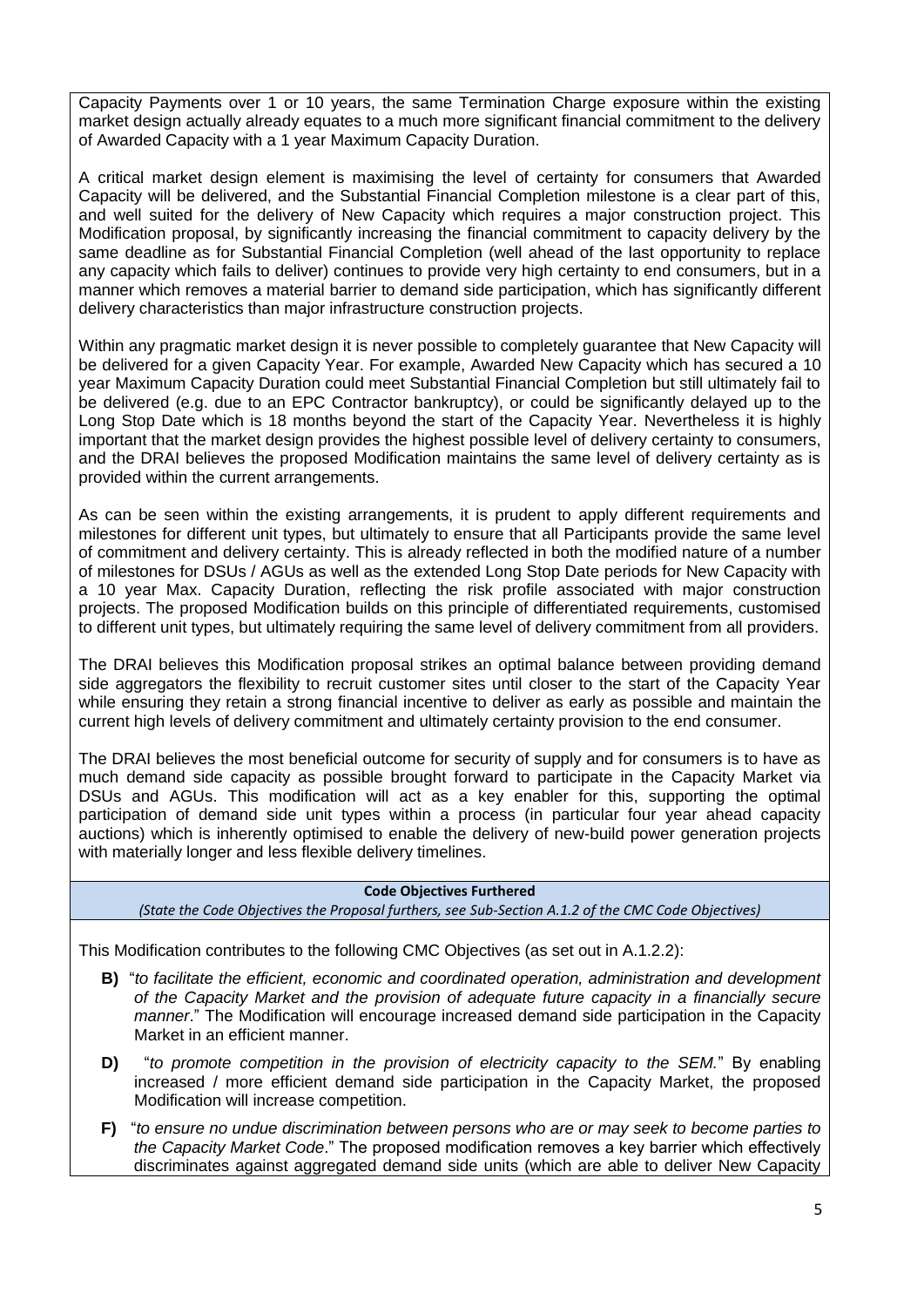with high flexibility and short timelines) by requiring them to comply with the same Substantial Financial Completion requirement as is required for other unit types (which have significantly different inherent delivery characteristics).

**Implication of not implementing the Modification Proposal** *(State the possible outcomes should the Modification Proposal not be implemented)*

The current requirement for all units with Awarded New Capacity to achieve the Substantial Financial Completion milestone within the Substantial Financial Completion Period acts as a significant barrier to the growth and development of demand side participation in the SEM.

The CMC currently requires AGUs / DSUs (which can deliver New Capacity with high flexibility and short timescales) to meet this milestone which is principally focussed on the early identification of major new-build power generation projects with long construction timelines which have not achieved Financial Close and will therefore not be delivered as envisaged. Requiring AGUs / DSUs to meet the same milestone, by the same deadline, despite these units being able to deliver New Capacity flexibly and on much shorter timelines is a significant unnecessary constraint, despite not delivering any increase in certainty to consumers associated with the delivery of Awarded New Capacity.

**Impacts**

*(Indicate the impacts on systems, resources, processes and/or procedures)*

No material impact to systems, resources and processes/procedures.

*Please return this form to the System Operators by email t[o CapacityModifications@sem-o.com](mailto:CapacityModifications@sem-o.com)*

#### **Notes on completing Modification Proposal Form:**

- **1. If a person submits a Modification Proposal on behalf of another person, that person who proposes the material of the change should be identified on the Modification Proposal Form as the Modification Proposal Originator.**
- **2. Any person raising a Modification Proposal shall ensure that their proposal is clear and substantiated with the appropriate detail including the way in which it furthers the Code Objectives to enable it to be fully considered by the Regulatory Authorities.**
- **3. Each Modification Proposal will include a draft text of the proposed Modification to the Code unless, if raising a Provisional Modification Proposal whereby legal drafting text is not imperative.**
- **4. For the purposes of this Modification Proposal Form, the following terms shall have the following meanings:**

| CMC / Code:                   | means the Capacity Market Code for the Single Electricity Market                                                                                                                                  |  |  |  |  |  |
|-------------------------------|---------------------------------------------------------------------------------------------------------------------------------------------------------------------------------------------------|--|--|--|--|--|
| <b>Modification Proposal:</b> | means the proposal to modify the Code as set out in the attached form                                                                                                                             |  |  |  |  |  |
| <b>Derivative Work:</b>       | means any text or work which incorporates or contains all or part of the<br>Modification Proposal or any adaptation, abridgement, expansion or other<br>modification of the Modification Proposal |  |  |  |  |  |

**The terms "System Operators" and "Regulatory Authorities" shall have the meanings assigned to those terms in the Code.** 

**In consideration for the right to submit, and have the Modification Proposal assessed in accordance with the terms of Section B.12 of the Code, which I have read and understand, I agree as follows:**

- **1. I hereby grant a worldwide, perpetual, royalty-free, non-exclusive licence:**
	- **1.1 to the System Operators and the Regulatory Authorities to publish and/or distribute the Modification Proposal for free and unrestricted access;**
	- **1.2 to the Regulatory Authorities to amend, adapt, combine, abridge, expand or otherwise modify the Modification Proposal at their sole discretion for the purpose of developing the Modification Proposal in accordance with the Code;**
	- **1.3 to the System Operators and the Regulatory Authorities to incorporate the Modification Proposal into the Code;**